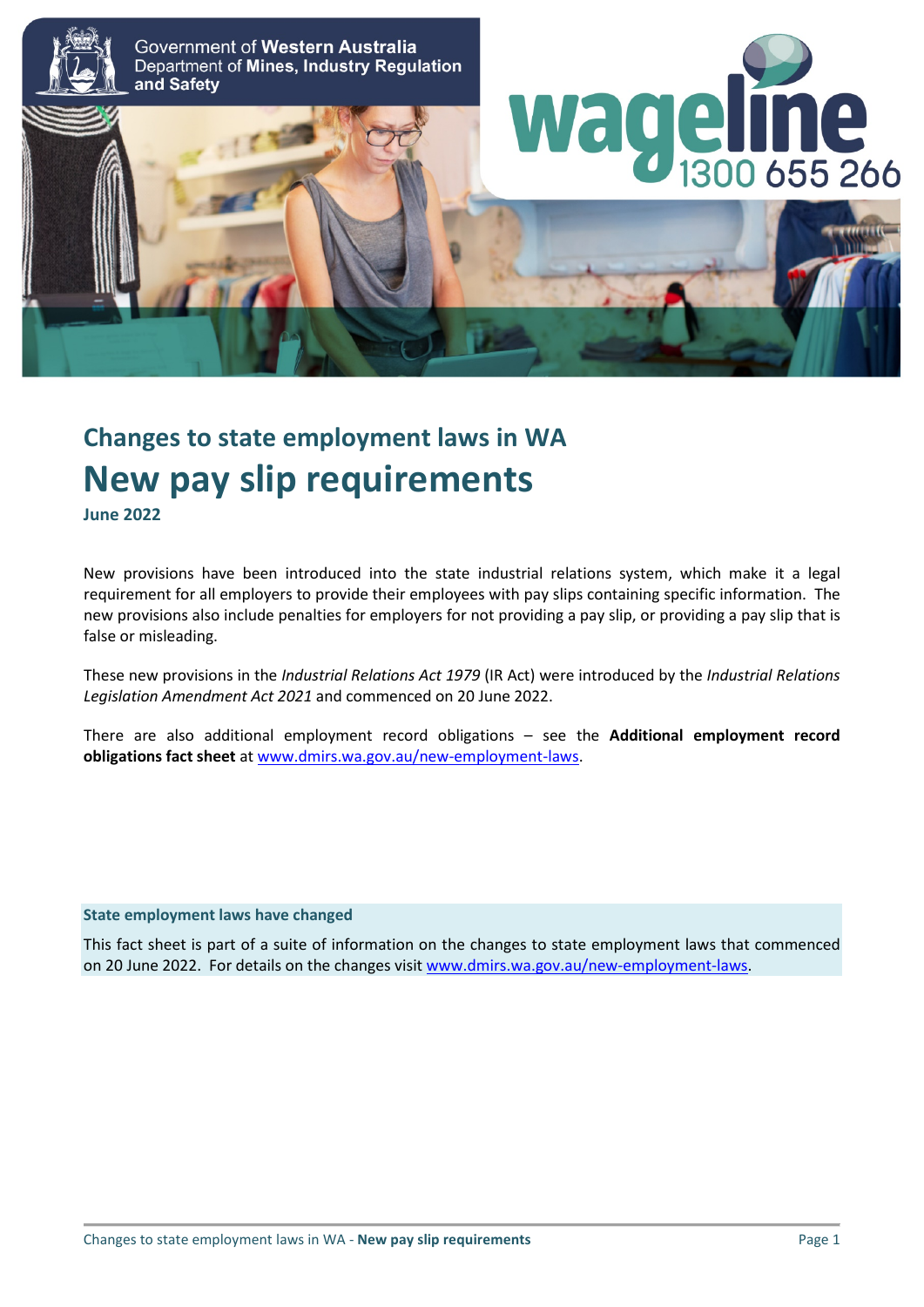# **Pay slip requirements**

Under the new provisions in the IR Act, it is compulsory for all state system employers to provide a pay slip to each employee within **one** working day of paying the employee for work performed. The employer can decide whether to give a hard copy or electronic form of the pay slip.

The one working day requirement does not mean that the employee must physically receive the pay slip within one working day. For example, an employer may post a pay slip to an employee within one day, even though the pay slip may not reach the employee until a later date.

A pay slip needs to include the following information:

- the employer's name and Australian Business Number (if any);
- the employee's name;
- the period to which the pay slip relates;
- the date on which the payment referred to in the pay slip was made;
- the gross and net amounts of the payment, and any amount withheld as tax;
- any incentive based payment, or payment of a bonus, loading, penalty rates or another monetary allowance or separately identifiable entitlement;
- if an amount is deducted from the gross amount of the payment:
	- $\circ$  the name of the person in relation to whom or which the deduction was made;
	- $\circ$  if the deduction was paid into a fund or account the name, or the name and number, of the fund or account; and
	- o the purpose of the deduction;
- if the employee is paid at an hourly rate of pay:
	- o the rate of pay for the employee's ordinary hours;
	- $\circ$  the number of hours worked during the period to which the pay slip relates; and
	- o the amount of the payment made at that rate;
- if the employee is paid a weekly or an annual rate of pay the rate as at the latest date to which the payment relates;
- if the employer is required to make superannuation contributions for the benefit of the employee:
	- $\circ$  the amount of each contribution that the employer made during the period to which the pay slip relates and the name, or the name and number, of any fund to which the contribution was made; or
	- $\circ$  the amounts of the contributions that the employer is liable to make in relation to the period to which the pay slip relates, and the name, or the name and number, of any fund to which the contributions will be made.

The payslip obligations in the IR Act apply to all employers, including employers who are covered by an industrial instrument (a WA award or agreement) that includes pay slip obligations. If there are inconsistencies between the pay slip obligations in an industrial instrument and the IR Act, the provisions of the IR Act apply to the extent of any inconsistency.

Visit [www.dmirs.wa.gov.au/payslips](http://www.dmirs.wa.gov.au/payslips) for pay slip information, including a pay slip template to assist employers with meeting pay slip requirements.